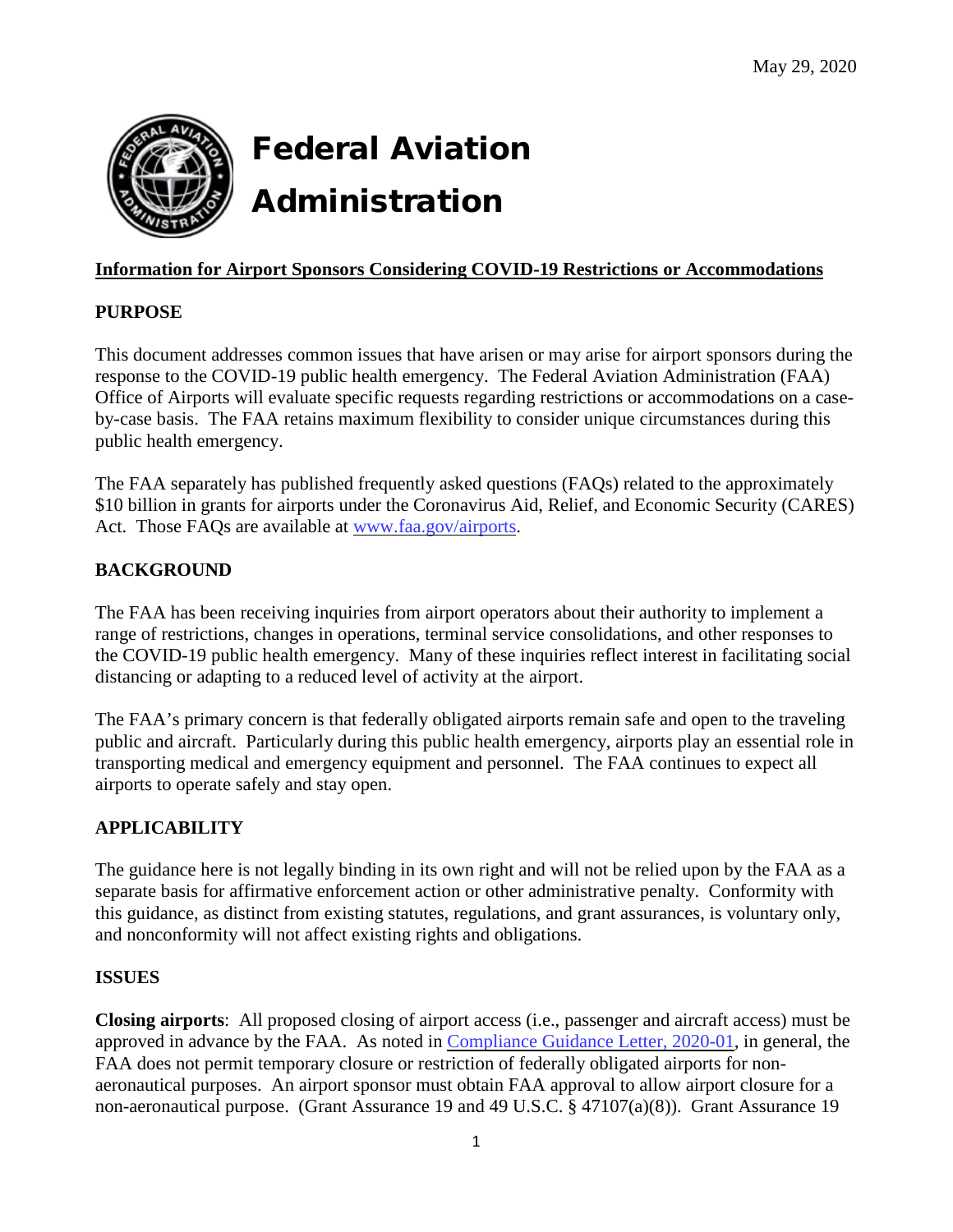further requires that airport sponsors will not cause or permit any activity or action on the airport that would interfere with its use for airport purposes. This includes all airport structures and operational areas. If a proposed action suspends or closes an international Port of Entry, then the sponsor may also need approval from U.S. Customs and Border Protection (CBP).

**Prohibiting certain flights (e.g., certain locations, types of aircraft, and types of operations)**: As is normally the case, actions such as these may violate Federal law and the airport's grant assurances, unless approved in advance by the FAA (and, in some cases, the Office of the Secretary of Transportation (OST) as well). To seek such approval, the airport sponsor should contact the applicable FAA [Airports](https://www.faa.gov/about/office_org/headquarters_offices/arp/regional_offices/) District Office to discuss the matter.

**Requiring flights to land at certain airports for screening**:All such requests would ordinarily require prior FAA approval under Grant Assurances 19 and 22 and related statutes. Usually, these restrictions would likely constitute an unreasonable restriction on access; however, FAA has discretion to consider such requests and recognizes the exceptional situation presented by this public health emergency. Depending on the circumstances, such requests might be deemed as reasonable restrictions on access. However, even where FAA is amenable to such a temporary condition, the airport will need to coordinate with OST with regard to requiring route changes, and with CBP if the action appears to suspend or close an international Port of Entry.

**Closing of sections of the airfield to allow for aircraft parking**: Airports should avoid overflow parking of aircraft on runways except as a last resort. If overflow parking of aircraft is needed, airports should first consider using gates, aprons, and non-movement areas. Airports should also consider suggesting that aircraft owners contact other nearby airports where there may be additional aircraft parking capacity. Based on the location(s) selected, the sponsor must be able to respond with aircraft rescue and firefighting (ARFF) capability and provide required notice. In all cases, operators of airports in the National Plan of Integrated Airport Systems should work with local air traffic facilities (if present) to develop a safe and reasonable parking plan and share that information with their servicing FAA Airports District Office, local FAA Air Traffic Manager, and FAA's Flight Standards Service. For part 139 certificated airports, see Cert Alert 20-02 – [Temporary](https://www.faa.gov/airports/airport_safety/certalerts/media/part-139-cert-alert-20-02-COVID-19-temporary-aircraft-parking-updated-20200324.pdf) Parking of [Overflow](https://www.faa.gov/airports/airport_safety/certalerts/media/part-139-cert-alert-20-02-COVID-19-temporary-aircraft-parking-updated-20200324.pdf) Aircraft (updated March 24, 2020).

**Closing restaurants or other retail activities in the terminal**: The closing of restaurants, retail stores, or other non-aeronautical functions in a terminal is not likely to violate FAA grant assurances if driven by public health measures or reduced clientele, and especially if restrictions are applicable to all business entities within the jurisdiction. However, airports should coordinate with the FAA Office of Civil Rights with regard to Airport Concession Disadvantaged Business Enterprise regulations.

**Closing gates or sections of terminals**: In coordination with airport sponsors, airlines, the Transportation Security Administration (TSA), and other entities, closing gates or sections of terminals is likely to be acceptable if the closure is executed in response to reduced passenger volumes and operations, is not discriminatory, and does not provide an unfair competitive advantage to one operator. For example, TSA has reduced lanes or consolidated passenger screening checkpoint operations in numerous airports in response to the reduction in originating passenger volume.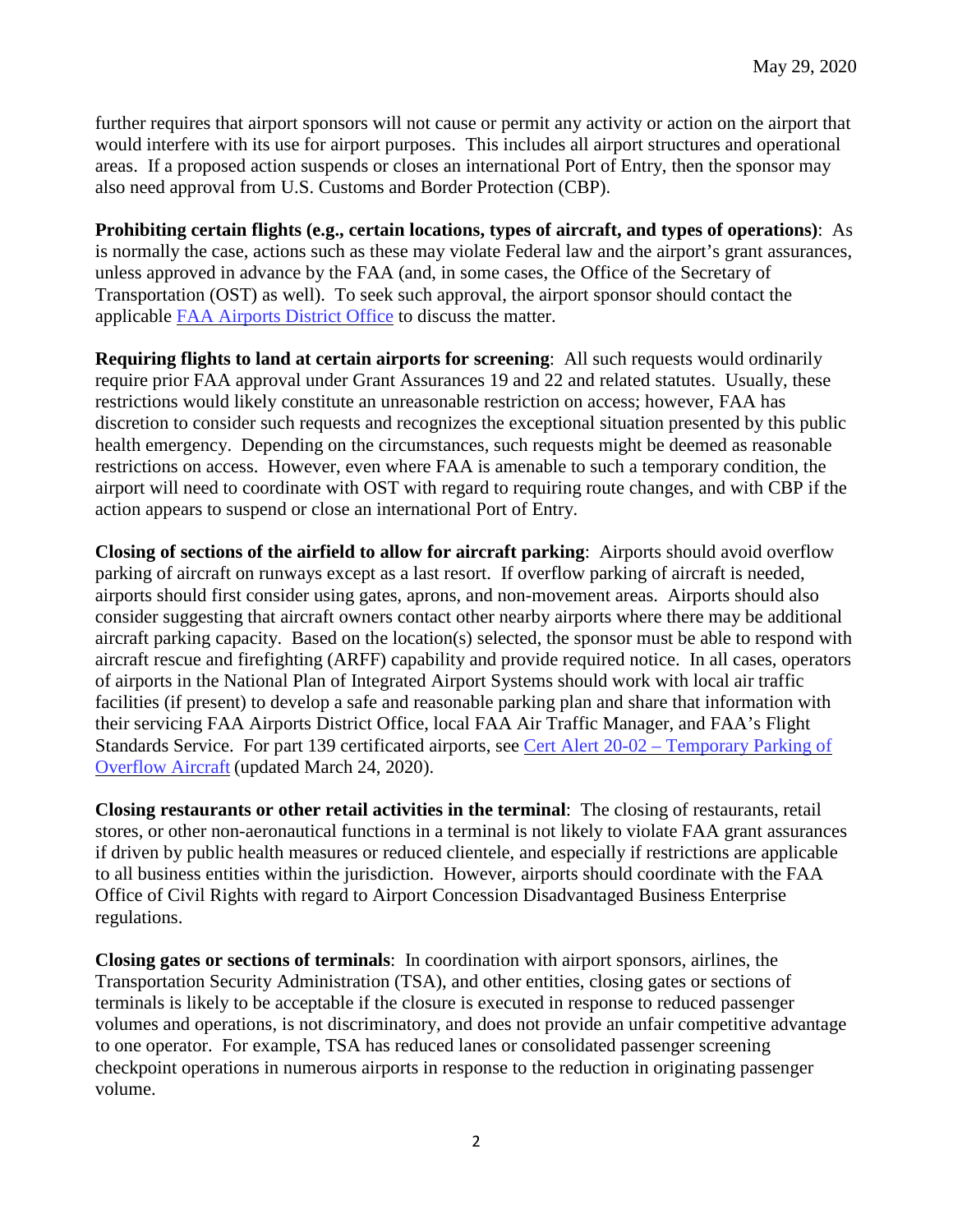**Allowing terminals to be used for sheltering of people**: This is likely to be acceptable if it does not interfere with airport access or impact security for the traveling public and aircraft operations.

**Screening or quarantining passengers boarding or exiting planes**: State, local, or territorial public health officials may want to screen or quarantine passengers. In most cases, this is likely to be acceptable as long as passengers are not being categorically refused access to air transportation (e.g., through unapproved blanket closures). Airlines may refuse transportation to a passenger because of a communicable disease if the passenger's condition poses a direct threat to the health or safety of others. Care must also be taken in coordinating with airport sponsors, airlines, TSA, airport law enforcement, and other entities on when, where, and how your government conducts this screening and quarantining, with a goal of minimizing burden and maximizing flexibility for operations. Effort also should be made to minimize undesirable queueing or the formation of large groups of passengers.

**Rent abatement / minimum annual guarantee**: A decision to abate rent (including "minimum annual guarantees" and also encompassing fees) is a local decision. Rent abatement should be tied to the changed circumstances caused by the public health emergency, and done in accordance with Grant Assurances 22 and 24, as well as related statutes. Where abatement results in shifting costs between various classes of airport tenants and users, the airport sponsor is encouraged to consult with all affected parties and implement a consensus approach if possible.

If a sponsor (or airport tenant, whether aeronautical or non-aeronautical) desires to renegotiate rent, a reasonable basis for such an action might be established if the underlying basis for such rent has temporarily declined or materially altered due to COVID-19. In such circumstances, the offer of accommodation in the form of rent abatement is not barred by the grant assurances as long as it is reasonable under the circumstances and reflects the decline in fair market value, loss of services, and/or changes to volume of traffic and economy of collection.

Sponsors considering such relief are encouraged to consider the business situation of the tenant; the changed circumstances created by the public health emergency; the desirability of having solvent tenants that can resume normal operations when the emergency ends; the availability of other governmental or insurance relief that such entities have or may receive; an appropriate term for such relief; and possible subsequent conditions that, if triggered, would end the abatement. Such a condition could be the receipt of other governmental forms of relief; insurance recovery, if any; or an end to the emergency.

As noted above, where sponsors have residual lease arrangements with aeronautical users, the reduction of rent for certain non-aeronautical entities may shift costs to the aeronautical users such as airlines. Achieving the appropriate balance between these users is a local responsibility that should be managed in consultation with all affected parties. If rent abatement to non-aeronautical users results in an increase to aeronautical rates, that is not necessarily an impediment from a grant assurance perspective, but the aeronautical rates must remain reasonable. For any actions that reallocate costs, FAA encourages sponsors to carefully balance and consider the equities between all airport users. Additionally, the sponsor is encouraged to consult with all affected parties before making its decision and reach a consensus where possible.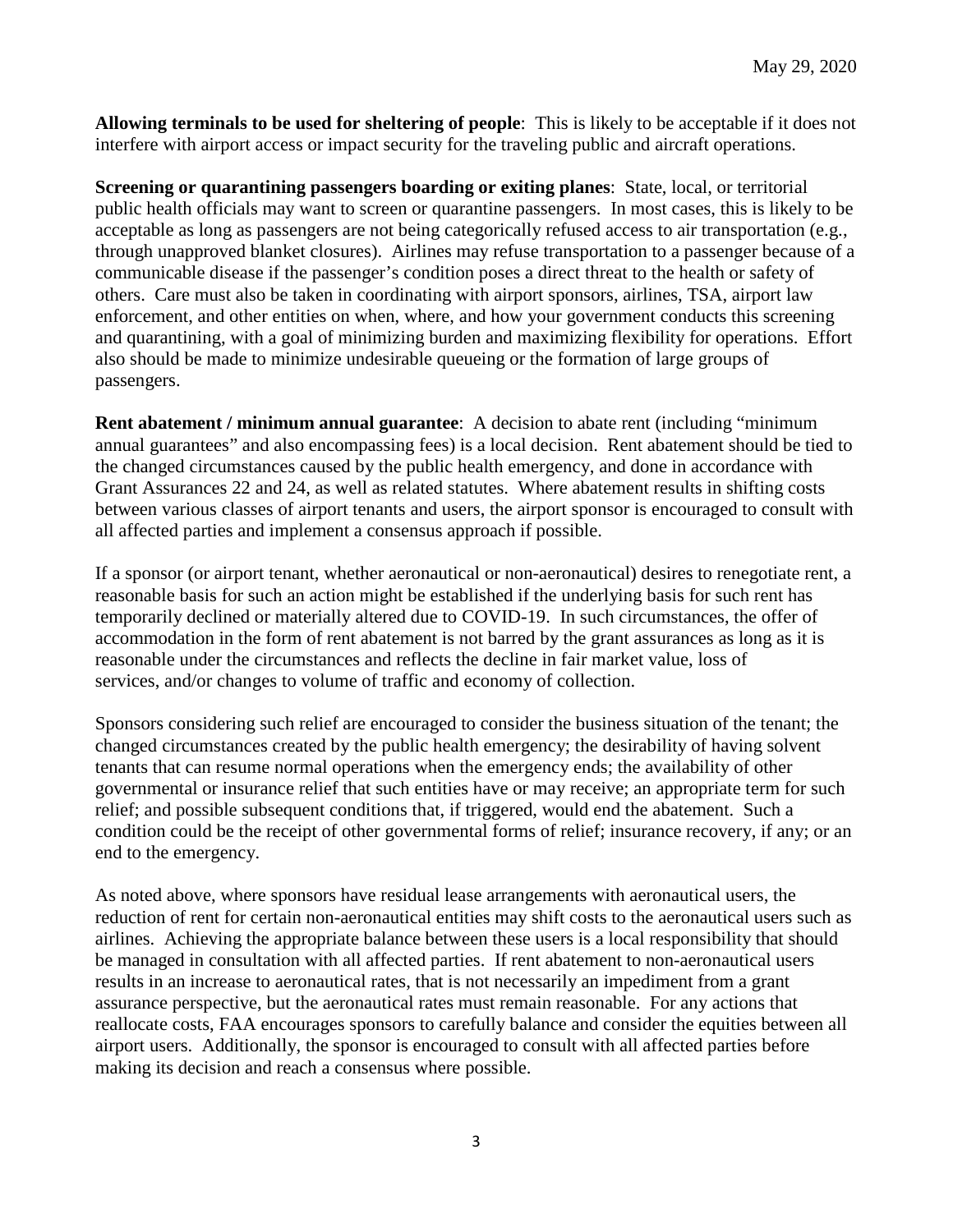Apart from any Federal obligations, the FAA also recommends that airport sponsors consult their lease agreements to understand their discretion to act, particularly in a residual methodology context. Airport sponsors should also examine any bond covenants to identify any potential restrictions that may exist.

**Deferral of rental payments or other fees**: In cases where bond restrictions or other conditions may prevent airports from offering rent abatements, the deferrals of rents and/or fees may be possible. The terms and interest rates applied should be reasonable and applied fairly to similarly situated businesses. Deferral of rental payments and or fees, if adequately justified, is not likely to violate FAA's grant assurances. A primary goal of the statutory sustainability principle is to keep the airport solvent to ensure that the airport can remain open and operate safely. If a deferral exceeds an annual reporting period, interest should be charged based on Treasury note interest rates beginning the date of the deferral and reported on FAA Form 127. The deferred rent amount should be reported in the fiscal year when the rent would have been due but for the deferral. In the event that the rent payment is deferred and not abated, the deferred rent amount should be reported as unpaid invoices (accounts receivables) which would be reflected in the amount of revenue reported on the FAA Form 127. Neither airports nor the FAA have the legal authority, however, to allow air carriers to defer the remittance of collected Passenger Facility Charge (PFC) revenues.

**Sponsor's request for reducing hours of operation**:If contemplated, it is important that any such proposed action be part of implementing a legitimate public health initiative related to COVID-19. At a minimum, to the extent considered, such an action would require FAA to examine whether it would result in an undue hardship on emergency response or otherwise unjustly discriminate against a specific user of the airport. Finally, FAA is unlikely to approve any such reductions that would restrict either government or emergency operations.

**Sheltering-in-place impacts on airport personnel**: Because airports are essential in transporting emergency and medical supplies and personnel during emergencies, a critical number of airport and Federal employees should be designated as essential to ensure the continuity, safety, and security of airport operations. Also, airport law enforcement should be informed to facilitate their access to airport and airport facilities. This is particularly true for part 139 certificated airports, which require minimum personnel to meet requirements of the regulation. In addition, the Department of Homeland Security's Cybersecurity and Infrastructure Security Agency has issued [guidance](https://www.cisa.gov/publication/guidance-essential-critical-infrastructure-workforce) that specifically identifies airport operations personnel as part of the "Essential Critical Infrastructure Workforce" who should not be impeded from their efforts to keep airports safe and operational.

**Recreational aeronautical restrictions**: Certain States have issued COVID-19 restrictions on activities they deem "non-essential," including certain aeronautical activities such as flight schools and sky diving. With the goal of keeping airports open to ensure access for the traveling public, emergency and medical equipment and supplies, and emergency transportation, FAA does not object to *temporarily* limiting recreational aeronautical activities that are covered by such restrictions. However, the activities limited by a sponsor should be limited to those falling within the scope of a public health measure by an authority whose jurisdiction covers the airport's geographic area (e.g., a State or local government).